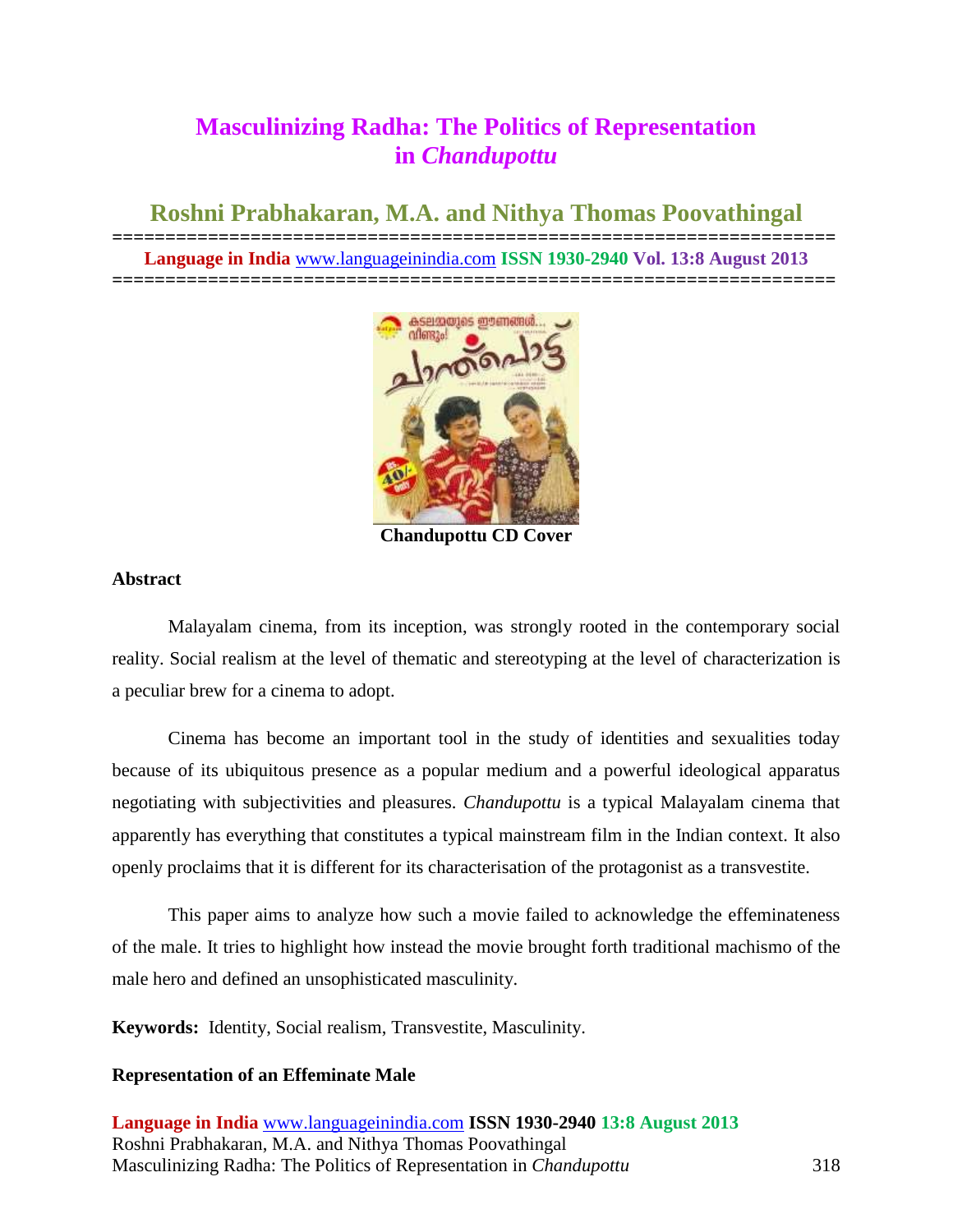

**A Still from the Movie** *Chandupottu*

*Chandupottu* is one of the most successful Malayalam films of 2005. The film was also conspicuously different from mainstream cinema in its representation of an 'effeminate male' as the central character. The film tried to undermine one of the strongly established conventions of mainstream Malayalam cinema – the machismo of the male hero. This paper examines how far this is true. It analyses how *Chandupottu*, the movie, did not acknowledge the possibility of effeminate male, and how, instead, the movie complied with the crudest form of masculinity.

According to the film reviews ( Indiaglitz: "*Review of Chandupottu: Dileep essays difficult role in 'Chandupottu*"),

"Radhakrishnan, the hero of the movie, possesses the traits of an effeminate man. Divakaran, the father of the central character, tries to bring out the pain and humiliation of having a progeny laughed at by society. The conflict in Radhakrishnan's life arises when he falls in love with his childhood friend Malu. There is the universal villain – Komban Kumaran – the typical macho figure, who is rather proud of this machismo. Kumaran fancies the heroine and creates roadblocks for the lovers. Radhakrishnan emerges victorious over the machivillain and thereby wins his love. The movie fights the stigma and prejudices attached to such people."

# **We beg to differ!**

And this is where we beg to differ.

**Language in India** [www.languageinindia.com](http://www.languageinindia.com/) **ISSN 1930-2940 13:8 August 2013** Roshni Prabhakaran, M.A. and Nithya Thomas Poovathingal Masculinizing Radha: The Politics of Representation in *Chandupottu* 319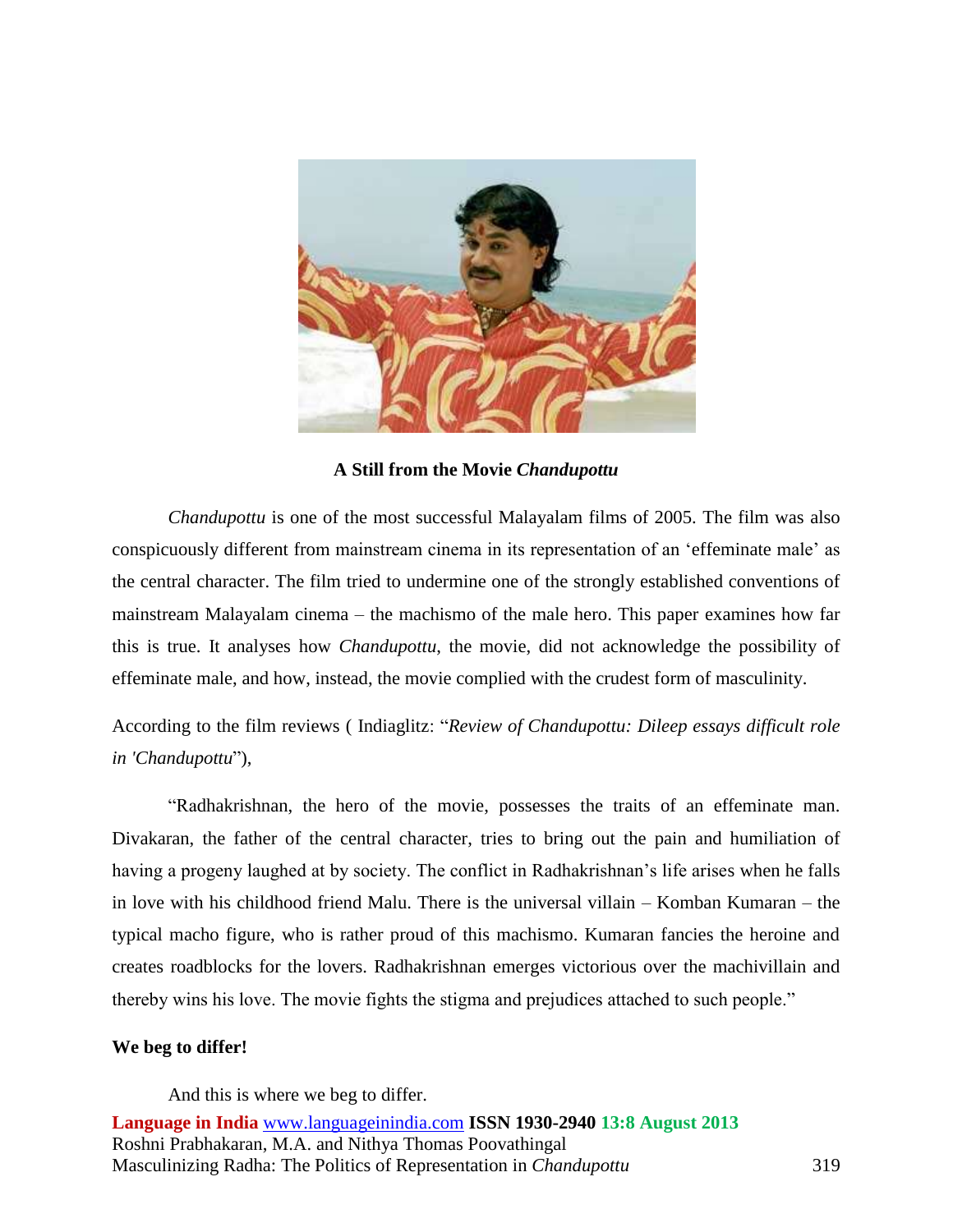If at at the first sight, the movie seems to stand apart for the effeminate and to be completely under its sway, it is only ambiguous. The validity of the statement could be evident by analysing some of the feminine and masculine traits the director has used to prove theeffemacy in Radhakrishnan.

## **So-called Feminine Traits**

There are certain elements, the so- called 'feminine traits' in Radhakrishnan that stop him from being the bold hero in the beginning. Radhakrishnan's grandmother who had strong desire for a girl grandchild was disappointed when he was born. Eventually she comes to terms with the situation and Radhakrishnan is brought up like a girl. His grandmother calls him "Radha" – a female name. To add to the situation, his father, Divakaran goes to jail leaving Radha to grow up with his feminity and transvestism. Instead of going for fishing like other men, he chooses to dance. He loves to paint his nails, uses make-up and is always found in company of girls.

#### **Literal Representation and Ideological Reference – Chains?**

In '*Making Things Perfectly Queer*' Alexander Doty, the critic suggests that cultural texts offer the potential for focus on connotative rather than denotative meaning to find credible readings hidden in the text. There is also a need to differentiate between the literal representation of femininity and ideological reference. In the movie, feminine backdrop is created by various supernatural forces like 'kadalamma', various goddesses of Hindu mythology, etc. Frequent allusions to moon, moonlight, gold, the colour 'white' etc. in the movie could easily bring forth associations with peace, purity and hygiene. Such submissive traits represent the femininity. Synecdoches such as the bangles, anklets and skirts are also used as a literary tool. These feminine elements chain him down. The relationship between the anklets and the chain prove that he is trapped in the web of femininity.

#### **Contrast to Bring out Feminity and Subtle and Not So Subtle Elements of Masculinity**

The director even goes to the extent of using contrasting character to bring forth the femininity in Radhakrishnan. The characters like Komban Kumaran and Freddy – the two representatives of the typical macho men are used to further certify this.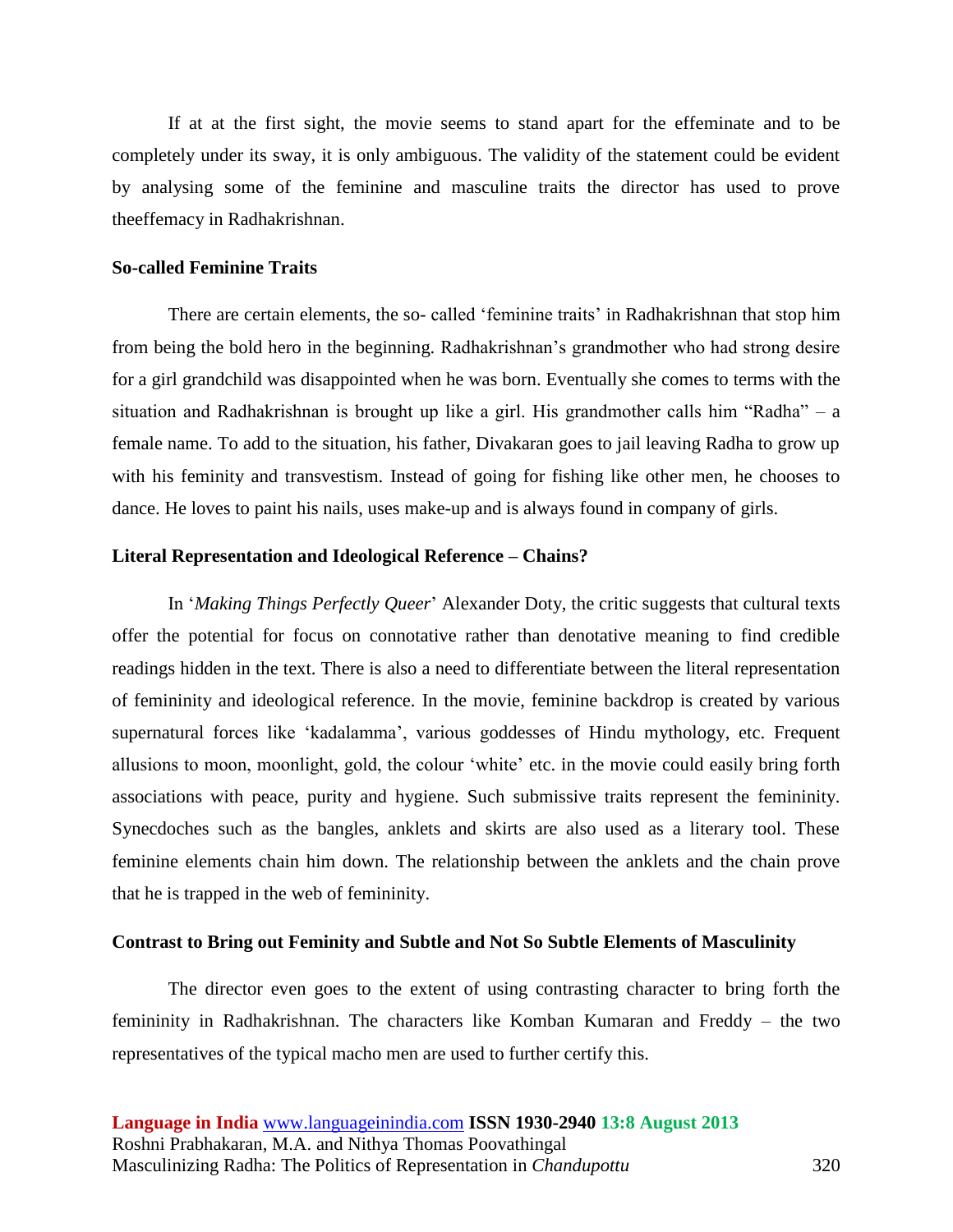The subtle elements of his masculinity is present in his affection for Malu. His possessive and jealous feelings become dominant when Kumaran tries to woe Malu. He proves his potency by impregnating her. The phallic symbols used in the film have highlighted it further like the recurrent imagery of lamp, nilavilakku, deepam, oars and kite. Even idyllic symbols for fertilisation are used. He proves his muscle power by overpowering the villain Kumaran. Perhaps the cycle is completed when he takes oars and nets and joins the men to catch fish.

Radhakrishnan's strength, vigour, passion, love, pain and virility are communicated through the pervasiveness of the colour 'red'. The solar images figuratively suggests superiority. Names like KombanKumaran, Divakaran, Bhaskaranetc emphasize this.

#### **"Real Man" – a Macho Man: Deconstruction of Masculinity**

So far we have been using the masculinity in quotes. It implies the conventional images of big guns, big hard muscles, the ability to fight and win, images of aggression, strength and power, which depicts the idea of the "real man". This "real man" is the macho man. However the conventional ideas of this macho man have been fluctuating with time. Once it was Jayan, who undoubtedly was the hallmark for machismo and now he is being mocked at.

Today's unchallenged heroes could also meet with the same fate. Masculinity must be deconstructed if it is to change. Masculinity as it is, currently express the link between strength and aggression. But aggression is a form of weakness, not strength. It is not by resorting to aggression that we should sort things out.

#### **Confinement within Genderbox**

True strength comes from perseverance, rationality and ability to deal with situation in a calm and fair manner. Scholars suggest integrity and equality as masculine values. Men must begin to learn that true masculinity may not be particularly true after all and that they too are confined within a genderbox. The masculine gender must be broadened enough to accommodate the effeminate. In the Indian context too, Lord Shiva is exemplified as the fiercest of all gods. Yet we call him "Ardhanareeshwara". He is not complete without the feminine counterpart within himself.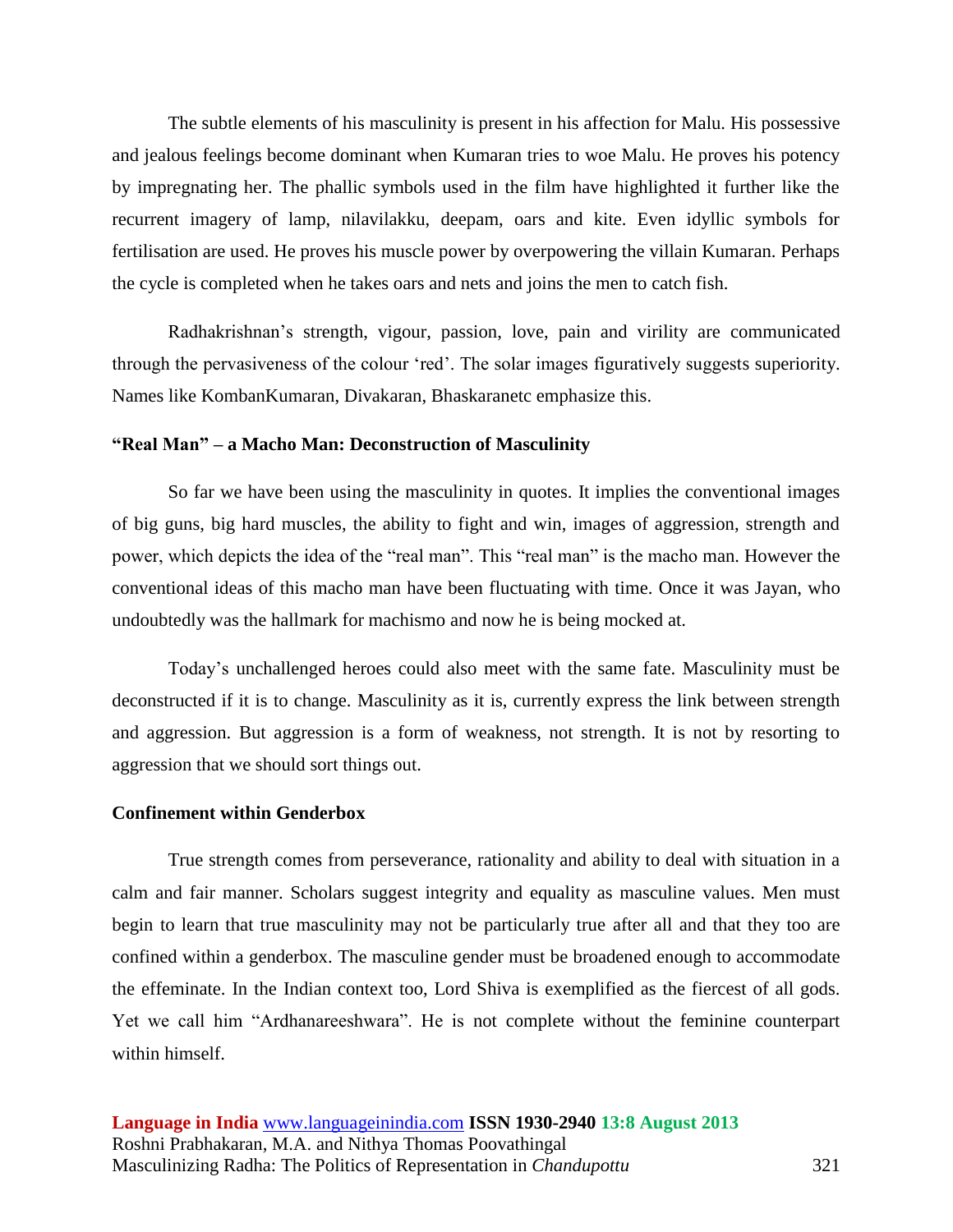Our Radhakrishnan too is thus complete. As long as masculinity and feminity are poles apart, the problems will persist. Masculinity and feminity should not be against each other but should accommodate each other.

#### **Claims Not Supported by the Facts of the Movie**

Now Lal Jose, the director has stated in an interview that this movie has evoked sympathy among the masses for the transvestites. This seems to be an ambitious statement though. Had the movie sympathized with the effeminate man, the man should not have been transformed in the first place. Besides, is it sympathy that they need? It is usually the deprived who needs sympathy. What effeminate needs is acknowledgement. Transmuting the legs and hands that sway to music into instruments that can bash up bad guys does not really evoke sympathy.

## **Fight Sequence**

In the first fight sequence, he cannot fight back. But the second fight is a crucial stage of his growth. He fights dancing countering the robust men with his smooth moves and mudras. In third fight sequence, we notice that he has shed most of his effeminate traits. This represents the way he is transformed to the stereotype.

## **Sexual Prowess and Female Passivity**

The use of Malu to prove Radhakrishnan's sexual prowess is another part of his transformation to 'masculinity'. In mainstream Malayalam cinemas, the male protagonist looks at and desires women as objects, while women are to identify with female figures passively. Woman's own desire and identification with an active figure becomes effaced. The same pattern follows in *Chandupottu*. The meaning that gets across is that everyman must have a love in his life, a love that would wait for him with tearful eyes.

#### **Identity Based on Society Reaction**

When Radhakrishnan identifies with the male instinct, he looks at himself differently in the mirror. The image in the mirror establishes a relation between Radha, the subject and his identity. It symbolises the transformation that takes place in the subject when he assumes a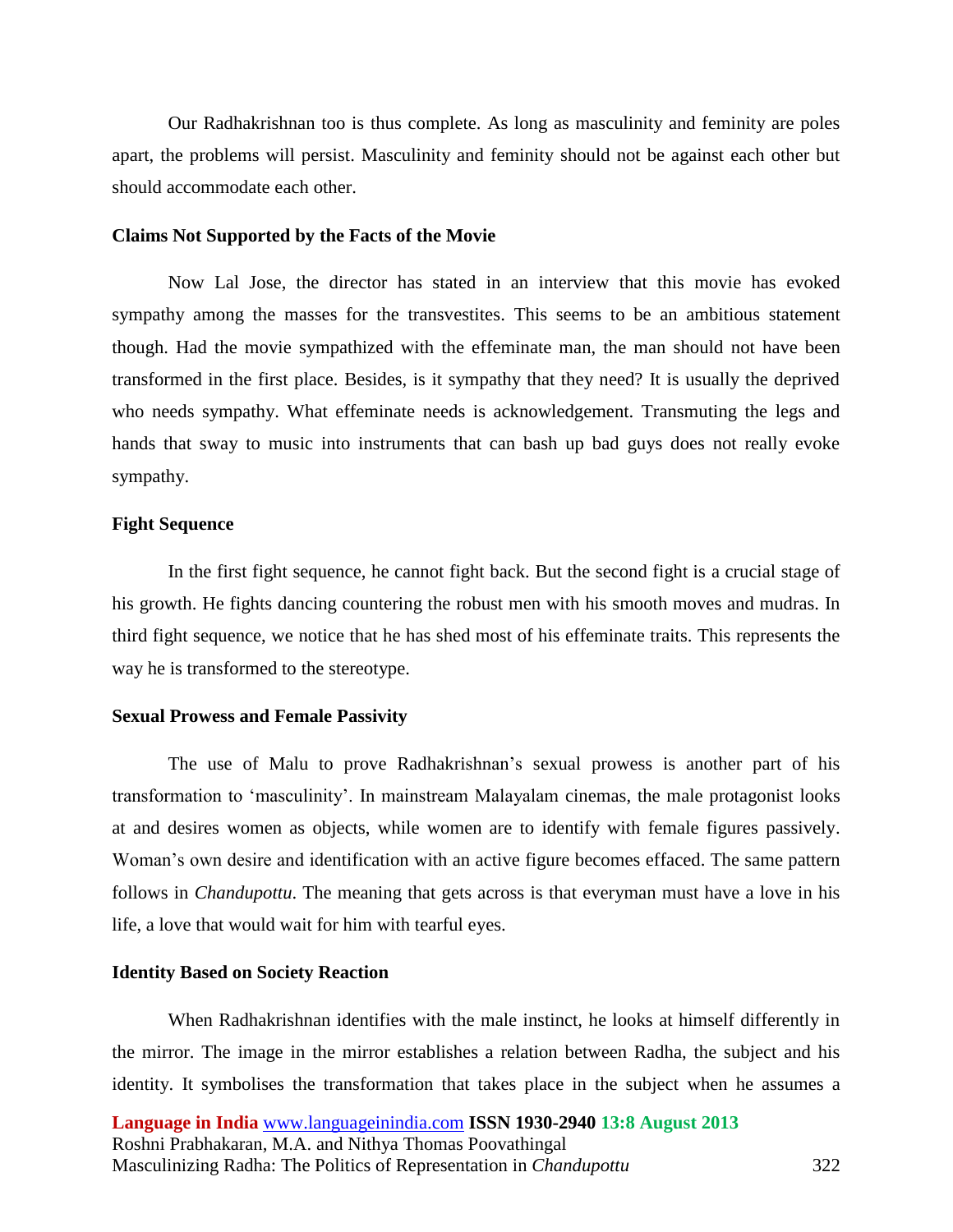different role. Laccanian theory (Barry 114) on 'mirror stage' could be interpreted in this context by stating that Radhakrishnan's identity is developed from the reaction of the society. His identity is an ideal likeness reflected back from everyone else.

## **Element of Myth**

The element of myth is prevalent throughout the film which is against effeminateness. In Omanapuzha, the place where Radhakrishnan was brought up, he was identified as a eunuch and the people easily believed he was the reason why they got no catch from the sea. He was the bad omen there. But, on the other island, now he is a blessing. He is called Krishna, not Radha. At the moment he is addressed as a male; and people get lucky. When he returns to Omanapuzha, he defeats Kumaran and then the people see him as a 'real man'. Almost immediately the sea is loaded with fish and the fishermen get a good catch for the day. Instead of going back to teach dance, he goes out into the sea, like rest of the men to catch fish. The music 'aellello' identifies with the folklore of the fishermen. It heightens the effect of completeness in a 'real man' who goes to the sea to fend for his family. When he identifies himself with the real man he cannot accept the effeminateness that might prop out from his progeny. It also appears as if effeminateness can be fixed up with a couple of blows hinting that the effeminate man is always a misfit. The movie has made mockery of effemacy. It does not answer what happens to those who cannot transform to shed their effeminateness? The issue remains unaddressed.

#### **Symbol of Chandupottu**

The title *Chandupottu* is tagged onto anybody who appears out of line with the conventional macho man. It won't take long for the word to enter the dictionary.

The internal criticism of the movie splits it apart. If we read the film obliquely and if we look beyond the apparent coherence, we find that it is 'riddled with cracks'. The message which was supposed to carry the movie forward actually ends up in dismantling it.

According to Christian Metz (Dix 75) "the cinematic institution… is also the mental machinery – another industry – which spectators accustomed to the cinema have internalised historically". The director of the movie *Chandupottu* who set out to be 'revolutionary' did not affect any radical change in the existing system. He assumed that the audience would treat the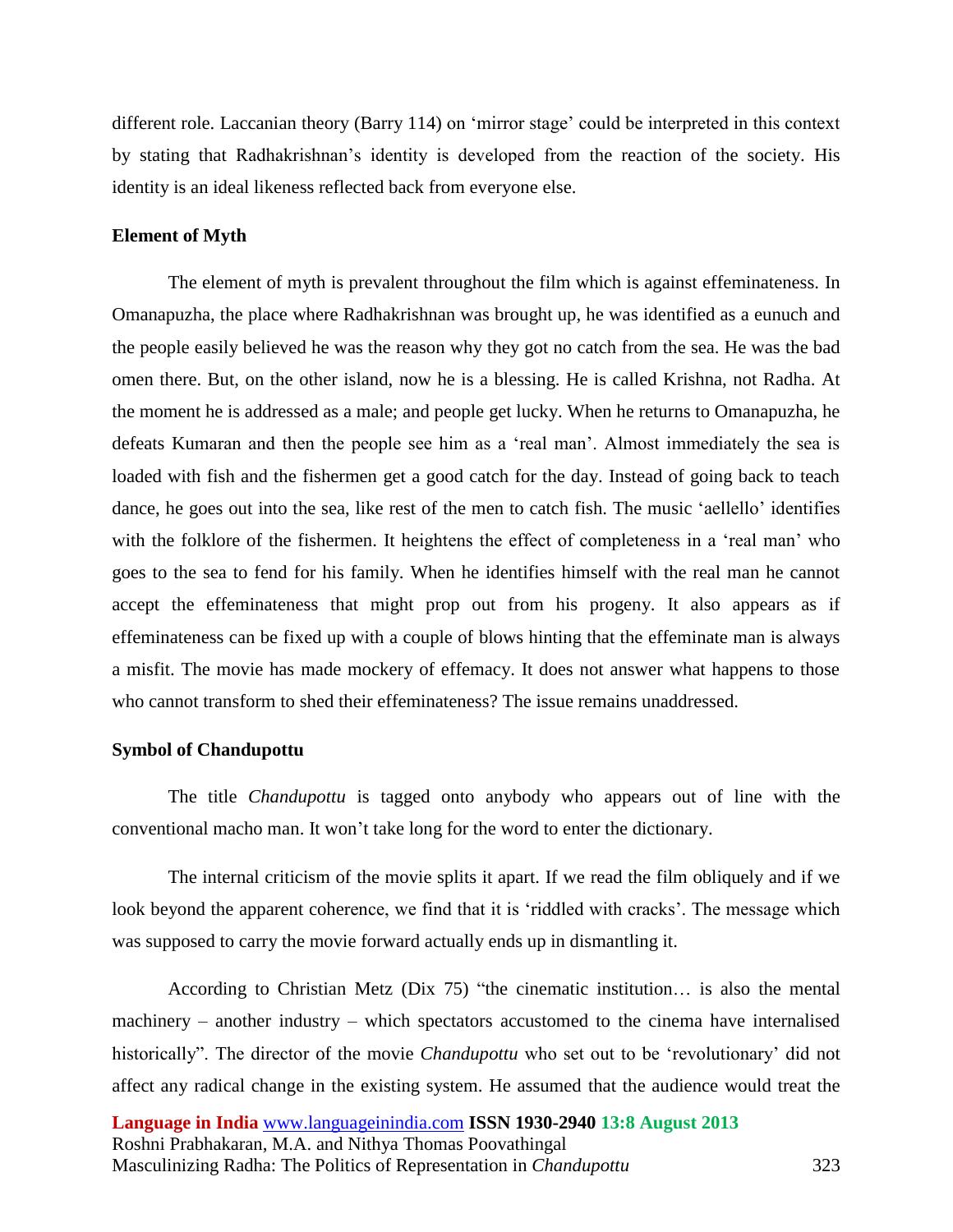text as natural, obvious and simply there to be enjoyed. The unconscious of the patriarchal society has structured the film form. Had the movie challenged this autonomy of the viewers, it would have been politically progressive.

=====================================================================

# **Works Cited**

#### **Primary Source:**

*Chandupottu*, Dir. Lal Jose. Perf. Dileep, Gopika, Indrajith. Lal, 2005.Film.

## **Secondary Source:**

Barry, Peter. *Beginning Theory.* UK: Manchester University Press, 2008.

Dix, Andrew. *Beginning Film Studies.* UK: Manchester University Press, 2010.

Doty, Alexander. *Making Things Perfectly Queer*. USA: University of Minnesota, 1993.

IIFK Handbook 2008, Kerala State Chalachithra Academy, Ed: Dr. K.S. Sreekumar, Thiruvananthapuram: Kerala State Chalachitra Academy.

Indiaglitz. : "*Review of Chandupottu: Dileep essays difficult role in 'Chandupottu*" 05 September 2005. 09 February 2013.

===============================================================

Roshni Prabhakaran, M.A., NET Assistant Professor (ad-hoc) Malabar Christian College Calicut- 673005 Kerala India [roshni.prabhakaran@gmail.com](mailto:roshni.prabhakaran@gmail.com)

Nithya Thomas Poovathingal The South Indian Bank Aristo Shopping Complex Main Road Mahe 673310

**Language in India** [www.languageinindia.com](http://www.languageinindia.com/) **ISSN 1930-2940 13:8 August 2013** Roshni Prabhakaran, M.A. and Nithya Thomas Poovathingal Masculinizing Radha: The Politics of Representation in *Chandupottu* 324